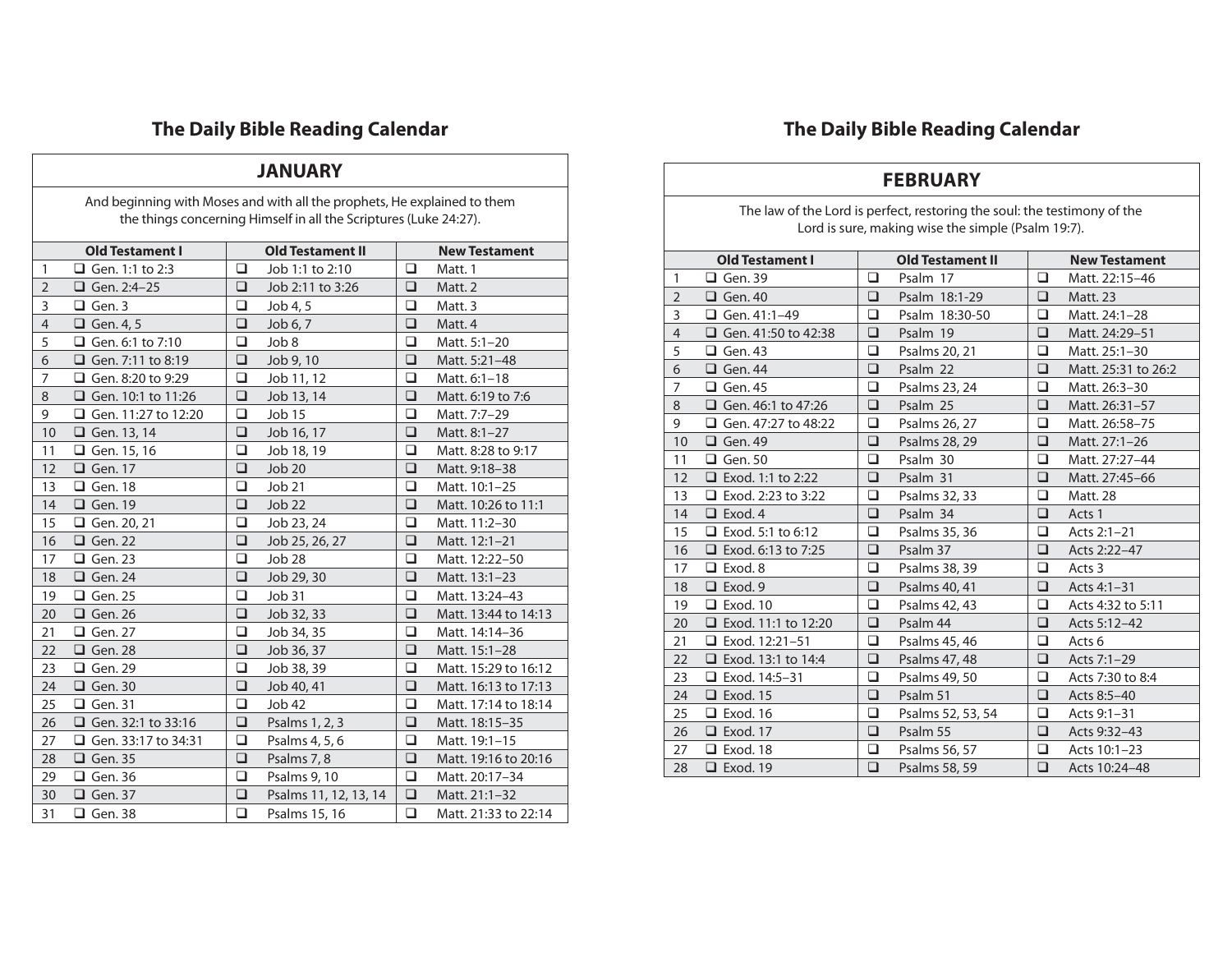| <b>MARCH</b>                                                                                 |                             |        |                         |        |                      |  |  |
|----------------------------------------------------------------------------------------------|-----------------------------|--------|-------------------------|--------|----------------------|--|--|
| How can a young man keep his way pure? By keeping it according to Thy word<br>(Psalm 119:9). |                             |        |                         |        |                      |  |  |
|                                                                                              | <b>Old Testament I</b>      |        | <b>Old Testament II</b> |        | <b>New Testament</b> |  |  |
| 1                                                                                            | $\Box$ Exod. 20             | ❏      | Psalms 60, 61           | □      | Acts 11:1-18         |  |  |
| $\overline{2}$                                                                               | $\Box$ Exod. 21             | $\Box$ | Psalms 62, 63           | □      | Acts 11:19-30        |  |  |
| 3                                                                                            | □ Exod. 22:1 to 23:9        | □      | Psalms 64, 65           | ❏      | Acts 12              |  |  |
| $\overline{4}$                                                                               | $\Box$ Exod. 23:10-33       | □      | Psalms 66, 67           | ◻      | Acts 13:1-25         |  |  |
| 5                                                                                            | $\Box$ Exod. 24             | □      | Psalm 68                | ❏      | Acts 13:26-52        |  |  |
| 6                                                                                            | $\Box$ Exod. 25             | $\Box$ | Psalm 69                | □      | Acts 14              |  |  |
| 7                                                                                            | $\Box$ Exod. 26:1-30        | ◻      | Psalms 70, 71           | ◻      | Acts 15:1-21         |  |  |
| 8                                                                                            | $\Box$ Exod. 26:31 to 27:19 | □      | Psalm 72                | ◻      | Acts 15:22-35        |  |  |
| 9                                                                                            | $\Box$ Exod. 27:20 to 28:14 | ◻      | Psalm 73                | ◻      | Acts 15:36 to 16:15  |  |  |
| 10                                                                                           | $\Box$ Exod. 28:15-43       | $\Box$ | Psalms 74, 75           | ❏      | Acts 16:16-40        |  |  |
| 11                                                                                           | $\Box$ Exod. 29:1-37        | $\Box$ | Psalms 76, 77           | ❏      | Acts 17:1-15         |  |  |
| 12                                                                                           | $\Box$ Exod. 29:38 to 30:10 | ❏      | Psalm 78:1-31           | ❏      | Acts 17:16-34        |  |  |
| 13                                                                                           | $\Box$ Exod. 30:11-38       | ◻      | Psalm 78:32-72          | ◻      | Acts 18:1-22         |  |  |
| 14                                                                                           | $\Box$ Exod. 31             | ❏      | Psalms 79, 80           | ❏      | Acts 18:23 to 19:20  |  |  |
| 15                                                                                           | $\Box$ Exod. 32             | $\Box$ | Psalms 81, 82           | □      | Acts 19:21-41        |  |  |
| 16                                                                                           | $\Box$ Exod. 33:1 to 34:3   | ❏      | Psalms 83, 84           | ❏      | Acts 20:1-16         |  |  |
| 17                                                                                           | $\Box$ Exod. 34:4-35        | $\Box$ | Psalms 85, 86           | ❏      | Acts 20:17-38        |  |  |
| 18                                                                                           | $\Box$ Exod. 35             | ❏      | Psalms 87, 88           | ❏      | Acts 21:1-16         |  |  |
| 19                                                                                           | $\Box$ Exod. 36             | □      | Psalm 89:1-18           | ◻      | Acts 21:17-40        |  |  |
| 20                                                                                           | $\Box$ Exod. 37             | ❏      | Psalm 89:19-52          | □      | Acts 22:1-21         |  |  |
| 21                                                                                           | $\Box$ Exod. 38             | □      | Psalms 90, 91           | ❏      | Acts 22:22 to 23:11  |  |  |
| 22                                                                                           | $\Box$ Exod. 39             | □      | Psalms 92, 93           | ❏      | Acts 23:12-35        |  |  |
| 23                                                                                           | $\Box$ Exod. 40             | □      | Psalms 94, 95           | ◻      | Acts 24              |  |  |
| 24                                                                                           | $\Box$ Lev. 1               | □      | Psalms 96, 97, 98       | □      | Acts 25:1-22         |  |  |
| 25                                                                                           | $\Box$ Lev. 2               | $\Box$ | Psalms 99, 100, 101     | □      | Acts 25:23 to 26:11  |  |  |
| 26                                                                                           | $\Box$ Lev. 3               | $\Box$ | Psalm 102               | $\Box$ | Acts 26:12-32        |  |  |
| 27                                                                                           | $\Box$ Lev. 4:1-26          | $\Box$ | Psalm 103               | ❏      | Acts 27:1-26         |  |  |
| 28                                                                                           | <b>Lev.</b> 4:27 to 5:13    | □      | Psalm 104               | ❏      | Acts 27:27 to 28:10  |  |  |
| 29                                                                                           | $\Box$ Lev. 5:14 to 6:7     | ❏      | Psalm 105               | ❏      | Acts 28:11-31        |  |  |
| 30                                                                                           | $\Box$ Lev. 6:8 to 7:10     | $\Box$ | Psalm 106               | $\Box$ | Mark 1:1-20          |  |  |
| 31                                                                                           | □ Lev. 7:11-38              | $\Box$ | Psalm 107               | □      | Mark 1:21–45         |  |  |

#### **APRIL** But these have been written that you may believe that Jesus is the Christ, the Son of God; and that believing you may have life in His name (John 20:31). **Old Testament I Old Testament II New Testament** Lev. 8 Psalm 108 Mark 2:1–22 2  $\Box$  Lev. 9  $\Box$  Psalm 109  $\Box$  Mark 2:23 to 3:12 3 Lev. 10  $\Box$  Psalms 110, 111  $\Box$  Mark 3:13-35 4 Lev. 11  $\Box$  Psalms 112, 113, 114  $\Box$  Mark 4:1-20 5  $\Box$  Lev. 12:1 to 13:23  $\Box$  Psalms 115, 116  $\Box$  Mark 4:21-41 6  $\Box$  Lev. 13:24-59  $\Box$  Psalms 117, 118  $\Box$  Mark 5:1-20 **a** Lev. 14:1–32 **a** Psalm 119:1–40 **a** Mark 5:21–43 **a** Lev. 14:33–57 **a a** Psalm 119:41–72 **a a** Mark 6:1–29 Lev. 15 Psalm 119:73–112 Mark 6:30–56 **Q** Lev. 16 **Q Q C C C Psalm 119:113-144 Q Mark 7:1-23** 11  $\Box$  Lev. 17, 18  $\Box$  Psalm 119:145-176  $\Box$  Mark 7:24 to 8:10 **a** Lev. 19, 20 **d D** Psalms 120 to 123 **d Mark 8:11–26** 13  $\Box$  Lev. 21  $\Box$  Psalms 124 to 127  $\Box$  Mark 8:27 to 9:13 **□** Lev. 22 **□** Psalms 128 to 131 **□** Mark 9:14-32 **a** Lev. 23:1–22 **d** Psalms 132, 133 **d** Mark 9:33–50 **□** Lev. 23:23-44 **□** Psalms 134, 135 **□** Mark 10:1-31 **Lev. 24 Lev. 24 Lev. 24 Lev. 24 Lev. 24 Lev. 24 Lev. 24 Lev. 24 Lev. 24 Lev. 24 Lev. 24 Lev. 24 Lev. 24 Lev. 24 Lev. 24 Lev. 24 Lev. 24 Lev. 24 Lev. 24 Lev. 24 Lev. 24 Lev. 24 □** Lev. 25 **□** Psalms 138, 139 **□** Mark 11:1–26 **□** Lev. 26 **□** D Psalms 140, 141 **□** Mark 11:27 to 12:17 **□** Lev. 27 **□** Psalms 142, 143 **□** Mark 12:18-44 21 **a** Num. 1 **a d C C C Psalms 144, 145 <b>a C Mark 13**  Num. 2 Psalms 146, 147 Mark 14:1–26 **■** Num. 3 **■ ■** Psalms 148 to 150 ■ Mark 14:27-52 **a** Num. 4 **a** Prov. 1 **a** Mark 14:53–72 **□** Num. 5 **□** Prov. 2 **□** Mark 15:1–23 **□** Num. 6 **□** Prov. 3 **□** Mark 15:24-47 Num. 7 Prov. 4 Mark 16 **□** Num. 8  $\Box$  Prov. 5:1 to 6:19  $\Box$  1 Pet. 1:1-12 Num. 9:1 to 10:10 Prov. 6:20 to 7:27 1 Pet. 1:13 to 2:10 **Num.** 10:11 to 11:3 **D** Prov. 8 **D** 1 Pet. 2:11 to 3:7

#### **The Daily Bible Reading Calendar**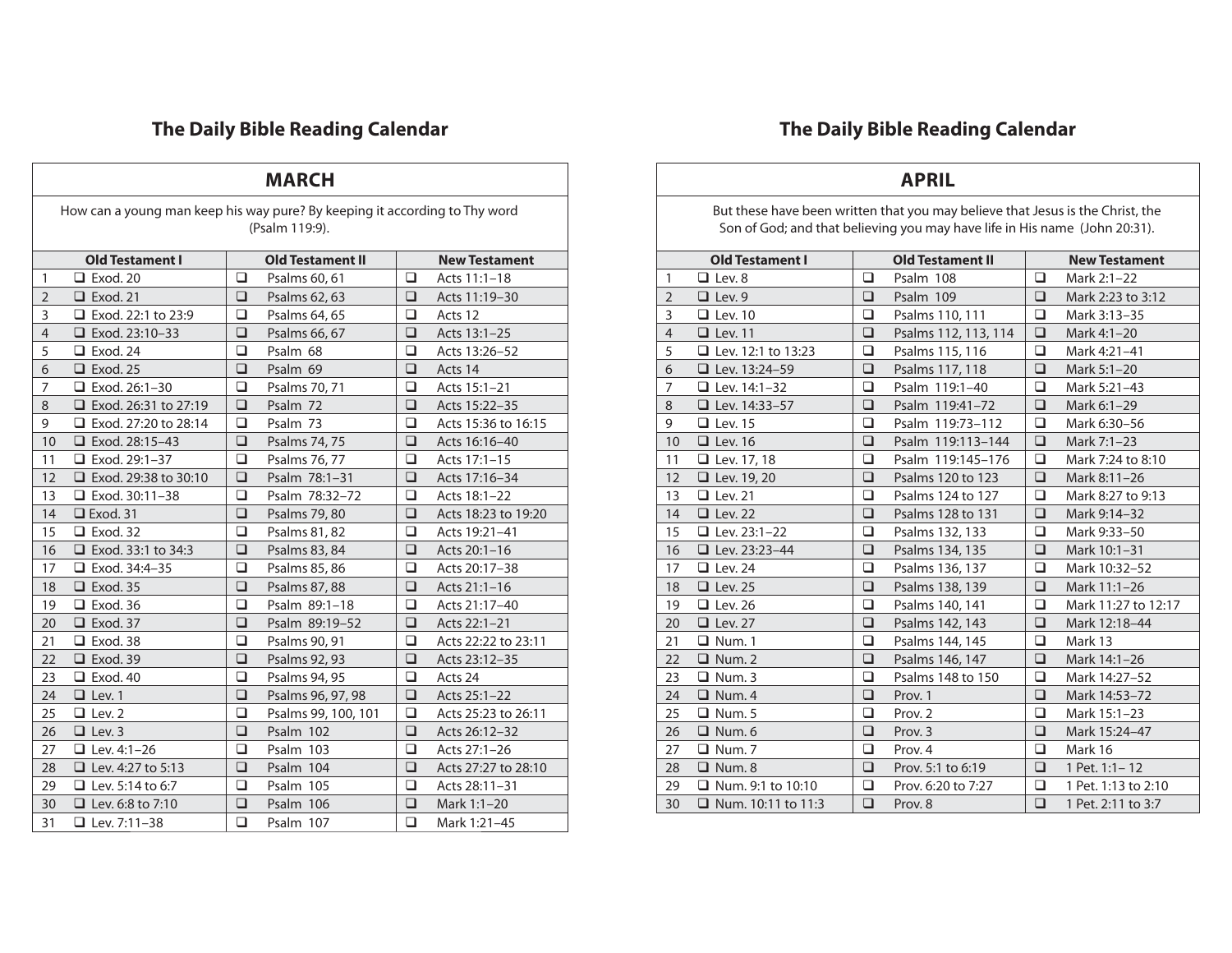| <b>MAY</b>     |                                                                        |        |                                                 |        |                      |  |  |  |  |
|----------------|------------------------------------------------------------------------|--------|-------------------------------------------------|--------|----------------------|--|--|--|--|
|                | Like newborn babes, long for the pure milk of the word, that by it you |        |                                                 |        |                      |  |  |  |  |
|                |                                                                        |        | may grow in respect to salvation (1 Peter 2:2). |        |                      |  |  |  |  |
|                |                                                                        |        |                                                 |        |                      |  |  |  |  |
|                | <b>Old Testament I</b>                                                 |        | <b>Old Testament II</b>                         |        | <b>New Testament</b> |  |  |  |  |
| 1              | $\Box$ Num. 11:4-35                                                    | ◻      | Prov. 9                                         | □      | 1 Pet. 3:8-22        |  |  |  |  |
| $\overline{2}$ | $\Box$ Num. 12, 13                                                     | ❏      | Prov. 10                                        | ◻      | 1 Pet. 4             |  |  |  |  |
| 3              | $\Box$ Num. 14                                                         | ❏      | Prov. 11                                        | ❏      | 1 Pet. 5             |  |  |  |  |
| $\overline{4}$ | $\Box$ Num. 15                                                         | ❏      | Prov. 12                                        | ◻      | 2 Pet. 1             |  |  |  |  |
| 5              | $\Box$ Num. 16:1-40                                                    | ❏      | Prov. 13                                        | □      | 2 Pet. 2             |  |  |  |  |
| 6              | $\Box$ Num. 16:41 to 17:13                                             | $\Box$ | Prov. 14                                        | ❏      | 2 Pet. 3             |  |  |  |  |
| 7              | $\Box$ Num. 18                                                         | $\Box$ | Prov. 15                                        | □      | James 1              |  |  |  |  |
| 8              | $\Box$ Num. 19                                                         | ❏      | Prov. 16                                        | ❏      | James 2              |  |  |  |  |
| 9              | <b>Q</b> Num. 20                                                       | □      | Prov. 17                                        | □      | James 3              |  |  |  |  |
| 10             | $\Box$ Num. 21                                                         | $\Box$ | Prov. 18                                        | ❏      | James 4              |  |  |  |  |
| 11             | $\Box$ Num. 22:1-38                                                    | ❏      | Prov. 19                                        | □      | James 5              |  |  |  |  |
| 12             | $\Box$ Num. 22:39 to 23:26                                             | □      | Prov. 20:1 to 21:11                             | ◻      | Jude                 |  |  |  |  |
| 13             | $\Box$ Num. 23:27 to 24:25                                             | □      | Prov. 21:12 to 22:16                            | □      | Luke 1:1-25          |  |  |  |  |
| 14             | □ Num. 25:1 to 26:51                                                   | ❏      | Prov. 22:17 to 23:11                            | □      | Luke 1:26-56         |  |  |  |  |
| 15             | $\Box$ Num. 26:52 to 27:23                                             | □      | Prov. 23:12-35                                  | ◻      | Luke 1:57-80         |  |  |  |  |
| 16             | $\Box$ Num. 28                                                         | $\Box$ | Prov. 24                                        | $\Box$ | Luke 2:1-21          |  |  |  |  |
| 17             | □ Num. 29                                                              | □      | Prov. 25:1 to 26:12                             | $\Box$ | Luke 2:22-52         |  |  |  |  |
| 18             | $\Box$ Num. 30, 31                                                     | □      | Prov. 26:13 to 27:27                            | $\Box$ | Luke 3               |  |  |  |  |
| 19             | $\Box$ Num. 32                                                         | $\Box$ | Prov. 28                                        | ◻      | Luke 4:1-15          |  |  |  |  |
| 20             | $\Box$ Num. 33                                                         | $\Box$ | Prov. 29                                        | □      | Luke 4:16-44         |  |  |  |  |
| 21             | $\Box$ Num. 34:1 to 35:8                                               | □      | Prov. 30                                        | ◻      | Luke 5:1-16          |  |  |  |  |
| 22             | $\Box$ Num. 35:9 to 36:13                                              | $\Box$ | Prov. 31                                        | □      | Luke 5:17-39         |  |  |  |  |
| 23             | $\Box$ Deut. 1                                                         | $\Box$ | Eccl. 1:1 to 2:10                               | □      | Luke 6:1-19          |  |  |  |  |
| 24             | $\Box$ Deut. 2                                                         | $\Box$ | Eccl. 2:11 to 3:15                              | □      | Luke 6:20-49         |  |  |  |  |
| 25             | $\Box$ Deut. 3                                                         | $\Box$ | Eccl. 3:16 to 4:16                              | □      | Luke 7:1-29          |  |  |  |  |
| 26             | $\Box$ Deut. 4                                                         | $\Box$ | Eccl. 5, 6                                      | $\Box$ | Luke 7:30-50         |  |  |  |  |
| 27             | $\Box$ Deut. 5                                                         | ◻      | Eccl. 7                                         | ◻      | Luke 8:1-21          |  |  |  |  |
| 28             | □ Deut. 6:1 to 7:10                                                    | $\Box$ | Eccl. 8:1 to 9:10                               | $\Box$ | Luke 8:22-39         |  |  |  |  |
| 29             | $\Box$ Deut. 7:11 to 8:20                                              | □      | Eccl. 9:11 to 10:20                             | ◻      | Luke 8:40-56         |  |  |  |  |
| 30             | □ Deut. 9:1 to 10:11                                                   | ◻      | Eccl. 11, 12                                    | ❏      | Luke 9:1-17          |  |  |  |  |
| 31             | $\Box$ Deut. 10:12 to 11:32                                            | ◻      | Song 1:1 to 2:7                                 | ◻      | Luke 9:18-36         |  |  |  |  |

#### **JUNE** The gospel of God, which He promised beforehand through His prophets in the holy Scriptures (Romans 1:1-2). **Old Testament I Old Testament II New Testament □** Deut. 12 **□** Song 2:8 to 3:5 **□** Luke 9:37–62 Deut. 13:1 to 14:21 Song 3:6 to 5:1 Luke 10:1–24 3  $\Box$  Deut. 14:22 to 15:23  $\Box$  Song 5:2 to 6:9  $\Box$  Luke 10:25-42 **□** Deut. 16 **□** Song 6:10 to 8:14 **□** Luke 11:1–13 **□** Deut. 17:1 to 18:8 **□** Obadiah **□** Luke 11:14-36 6  $\Box$  Deut. 18:9 to 19:21  $\Box$  Joel 1  $\Box$  Luke 11:37-54 Deut. 20, 21 Joel 2 Luke 12:1–21 Deut. 22:1 to 23:8 Joel 3 Luke 12:22–40 Deut. 23:9 to 24:22 Jonah 1, 2 Luke 12:41–59 **□** Deut. 25:1 to 26:15 **□** Jonah 3, 4 **□** Luke 13:1–21 11  $\Box$  Deut. 26:16 to 27:26  $\Box$  Amos 1, 2  $\Box$  Luke 13:22-35 **□** Deut. 28:1–37 **□** Amos 3, 4 **□** Luke 14:1–24 **□** Deut. 28:38–68 **□** Amos 5, 6 **□** Luke 14:25 to 15:10 14 **□** Deut. 29  $\Box$  Amos 7, 8  $\Box$  Luke 15:11-32 **Q** Deut. 30:1 to 31:13 **Q** Amos 9 **Q** Luke 16 **□** Deut. 31:14 to 32:14 **□** Hosea 1:1 to 2:1 **□** Luke 17:1–19 **□** Deut. 32:15-52 **□** Hosea 2:2 to 3:5 **□** Luke 17:20 to 18:14  $\Box$  Deut. 33  $\Box$  Hosea 4:1 to 6:3  $\Box$  Luke 18:15–43 19 **□** Deut. 34  $\Box$  Hosea 6:4 to 7:16  $\Box$  Luke 19:1–28 20  $\Box$  Joshua 1  $\Box$  Hosea 8, 9  $\Box$  Luke 19:29-48 21 **□** Joshua 2  $\Box$  Hosea 10:1 to 11:11 **□** Luke 20:1-19 **□** Joshua 3 **□** Hosea 11:12 to 14:9 **□** Luke 20:20 to 21:4 23  $\Box$  Joshua 4:1 to 5:12  $\Box$  Isa. 1  $\Box$  Luke 21:5–38 24  $\Box$  Joshua 5:13 to 6:27  $\Box$  Isa. 2  $\Box$  Luke 22:1-30 25  $\Box$  Joshua 7  $\Box$  Isa. 3, 4  $\Box$  Luke 22:31-53 26  $\Box$  Joshua 8  $\Box$  Isa. 5  $\Box$  Luke 22:54 to 23:12 27  $\Box$  Joshua 9  $\Box$  Isa. 6  $\Box$  Luke 23:13-46 **□** Joshua 10 **□** Isa. 7:1 to 8:4 **□** Luke 23:47 to 24:12 29 **□** Joshua 11, 12 <br>**□** Isa. 8:5 to 9:7 <br>**□** Luke 24:13-53 30  $\Box$  Joshua 13  $\Box$  Isa. 9:8 to 10:5  $\Box$  1 Thess. 1

### **The Daily Bible Reading Calendar**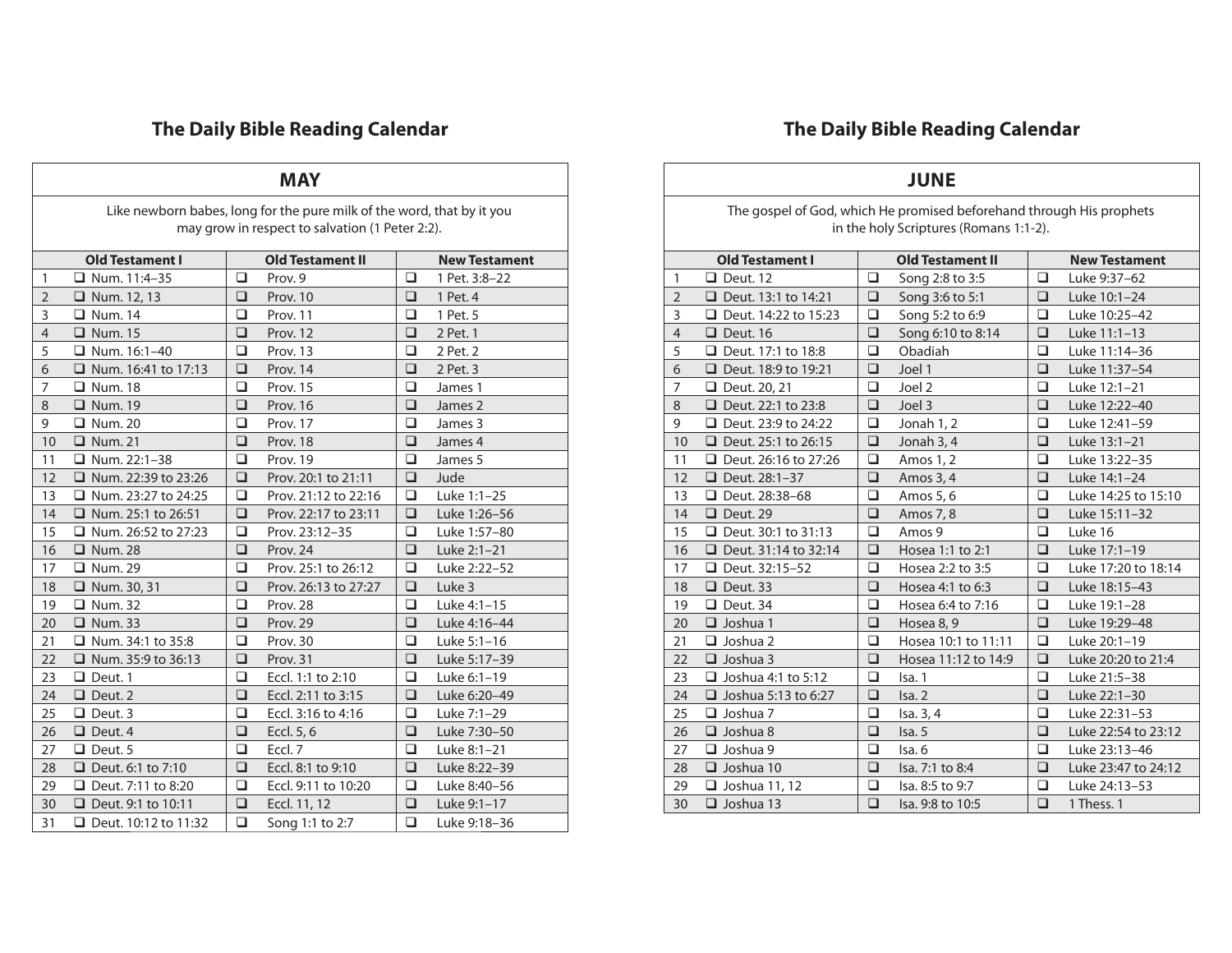| <b>JULY</b>    |                                                                                |        |                         |        |                       |  |  |  |
|----------------|--------------------------------------------------------------------------------|--------|-------------------------|--------|-----------------------|--|--|--|
|                | All scripture is inspired by God and profitable for teaching, for reproof, for |        |                         |        |                       |  |  |  |
|                | correction, for training in righteousness (2 Timothy 3:16).                    |        |                         |        |                       |  |  |  |
|                | <b>Old Testament I</b>                                                         |        | <b>Old Testament II</b> |        | <b>New Testament</b>  |  |  |  |
| $\mathbf{1}$   | $\Box$ Joshua 14, 15                                                           | □      | Isa. 10:6-34            | □      | 1 Thess. 2:1-16       |  |  |  |
| $\overline{2}$ | $\Box$ Joshua 16, 17                                                           | ❏      | Isa. 11, 12             | ❏      | 1 Thess. 2:17 to 3:13 |  |  |  |
| 3              | Joshua 18, 19                                                                  | □      | Isa. 13                 | ❏      | 1 Thess. 4            |  |  |  |
| $\overline{4}$ | $\Box$ Joshua 20, 21                                                           | ❏      | <b>Isa. 14</b>          | □      | 1 Thess. 5            |  |  |  |
| 5              | $\Box$ Joshua 22                                                               | ◻      | Isa. 15, 16             | ◻      | 2 Thess. 1            |  |  |  |
| 6              | $\Box$ Joshua 23                                                               | $\Box$ | Isa. 17, 18             | ❏      | 2 Thess. 2            |  |  |  |
| 7              | $\Box$ Joshua 24                                                               | $\Box$ | Isa. 19, 20             | ❏      | 2 Thess. 3            |  |  |  |
| 8              | $\Box$ Judges 1:1 to 2:5                                                       | $\Box$ | Isa. 21:1 to 22:14      | ❏      | 1 Cor. 1              |  |  |  |
| 9              | $\Box$ Judges 2:6 to 3:4                                                       | ❏      | Isa. 22:15 to 23:18     | ❏      | 1 Cor. 2              |  |  |  |
| 10             | $\Box$ Judges 3:5-31                                                           | $\Box$ | Isa. 24                 | □      | 1 Cor. 3              |  |  |  |
| 11             | $\Box$ Judges 4                                                                | $\Box$ | <b>Isa. 25</b>          | ◻      | 1 Cor. 4              |  |  |  |
| 12             | $\Box$ Judges 5                                                                | $\Box$ | Isa. 26                 | ❏      | 1 Cor. 5              |  |  |  |
| 13             | $\Box$ Judges 6                                                                | $\Box$ | Isa. 27                 | □      | 1 Cor. 6              |  |  |  |
| 14             | $\Box$ Judges 7                                                                | □      | <b>Isa. 28</b>          | □      | 1 Cor. 7              |  |  |  |
| 15             | $\Box$ Judges 8                                                                | $\Box$ | Isa. 29                 | ❏      | 1 Cor. 8              |  |  |  |
| 16             | $\Box$ Judges 9:1 to 10:5                                                      | □      | Isa. 30                 | ❏      | 1 Cor. 9:1-23         |  |  |  |
| 17             | □ Judges 10:6 to 11:28                                                         | $\Box$ | Isa. 31, 32             | ◻      | 1 Cor. 9:24 to 10:14  |  |  |  |
| 18             | $\Box$ Judges 11:29 to 12:15                                                   | $\Box$ | Isa. 33                 | ❏      | 1 Cor. 10:15 to 11:1  |  |  |  |
| 19             | $\Box$ Judges 13                                                               | □      | Isa. 34, 35             | ◻      | 1 Cor. 11:2-34        |  |  |  |
| 20             | $\Box$ Judges 14, 15                                                           | $\Box$ | Isa. 36:1 to 37:7       | □      | 1 Cor. 12             |  |  |  |
| 21             | $\Box$ Judges 16                                                               | $\Box$ | Isa. 37:8-38            | ◻      | 1 Cor. 13             |  |  |  |
| 22             | $\Box$ Judges 17, 18                                                           | $\Box$ | Isa. 38, 39             | $\Box$ | 1 Cor. 14             |  |  |  |
| 23             | $\Box$ Judges 19                                                               | $\Box$ | Isa. 40                 | $\Box$ | 1 Cor. 15:1-34        |  |  |  |
| 24             | $\Box$ Judges 20                                                               | $\Box$ | Isa. 41:1-20            | $\Box$ | 1 Cor. 15:35-58       |  |  |  |
| 25             | $\Box$ Judges 21                                                               | $\Box$ | Isa. 41:21 to 42:21     | □      | 1 Cor. 16             |  |  |  |
| 26             | $\Box$ Ruth 1                                                                  | $\Box$ | Isa, 42:22 to 43:10     | □      | 2 Cor. 1              |  |  |  |
| 27             | $\Box$ Ruth 2                                                                  | ◻      | Isa. 43:11 to 44:5      | ◻      | 2 Cor. 2              |  |  |  |
| 28             | $\Box$ Ruth 3, 4                                                               | $\Box$ | Isa. 44:6-23            | $\Box$ | 2 Cor. 3:1 to 4:6     |  |  |  |
| 29             | $\Box$ 1 Sam. 1                                                                | $\Box$ | Isa. 44:24 to 45:8      | □      | 2 Cor. 4:7 to 5:10    |  |  |  |
| 30             | $\Box$ 1 Sam. 2                                                                | $\Box$ | Isa. 45:9-25            | $\Box$ | 2 Cor. 5:11 to 6:10   |  |  |  |
| 31             | $\Box$ 1 Sam. 3                                                                | $\Box$ | Isa. 46                 | □      | 2 Cor. 6:11 to 7:16   |  |  |  |

# **The Daily Bible Reading Calendar**

### **AUGUST**

But know this first of all, that no prophecy of Scripture is a matter of one's own interpretation, for no prophecy was ever made by an act of human will, but men moved by the Holy Spirit spoke from God (2 Peter 1:20-21).

|                | <b>Old Testament I</b>      |        | <b>Old Testament II</b> |        | <b>New Testament</b>  |
|----------------|-----------------------------|--------|-------------------------|--------|-----------------------|
| $\mathbf{1}$   | $\Box$ 1 Sam. 4, 5          | $\Box$ | Isa. 47                 | □      | 2 Cor. 8              |
| $\overline{2}$ | $\Box$ 1 Sam. 6, 7          | $\Box$ | Isa. 48                 | $\Box$ | 2 Cor. 9              |
| 3              | $\Box$ 1 Sam. 8:1 to 9:14   | □      | Isa. 49                 | ❏      | 2 Cor. 10             |
| $\overline{4}$ | $\Box$ 1 Sam. 9:15 to 10:27 | $\Box$ | Isa. 50:1 to 51:8       | $\Box$ | 2 Cor. 11             |
| 5              | $\Box$ 1 Sam. 11, 12        | ◻      | Isa. 51:9-23            | □      | 2 Cor. 12:1-13        |
| 6              | $\Box$ 1 Sam. 13            | ❏      | Isa. 52:1-12            | $\Box$ | 2 Cor. 12:14 to 13:14 |
| $\overline{7}$ | $\Box$ 1 Sam. 14            | $\Box$ | Isa. 52:13 to 53:12     | ❏      | Rom. 1:1-16           |
| 8              | $\Box$ 1 Sam. 15            | □      | Isa. 54                 | ❏      | Rom. 1:17-32          |
| 9              | $\Box$ 1 Sam. 16            | □      | Isa. 55:1 to 56:8       | □      | Rom. 2                |
| 10             | $\Box$ 1 Sam. 17:1-31       | ❏      | Isa. 56:9 to 57:21      | $\Box$ | Rom. 3                |
| 11             | $\Box$ 1 Sam. 17:32-58      | □      | Isa. 58                 | $\Box$ | Rom. 4:1-22           |
| 12             | $\Box$ 1 Sam. 18:1 to 19:7  | ❏      | Isa. 59                 | ❏      | Rom. 4:23 to 5:11     |
| 13             | $\Box$ 1 Sam. 19:8 to 20:42 | $\Box$ | Isa. 60                 | $\Box$ | Rom. 5:12-21          |
| 14             | $\Box$ 1 Sam. 21, 22        | □      | Isa. 61                 | ❏      | Rom. 6:1-14           |
| 15             | $\Box$ 1 Sam. 23, 24        | □      | Isa. 62:1 to 63:14      | □      | Rom. 6:15 to 7:6      |
| 16             | $\Box$ 1 Sam. 25            | $\Box$ | Isa. 63:15 to 64:12     | $\Box$ | Rom. 7:7-25           |
| 17             | $\Box$ 1 Sam. 26, 27        | ◻      | Isa. 65                 | $\Box$ | Rom. 8:1-17           |
| 18             | $\Box$ 1 Sam. 28, 29        | ❏      | Isa. 66                 | $\Box$ | Rom. 8:18-39          |
| 19             | $\Box$ 1 Sam. 30, 31        | $\Box$ | Micah 1, 2              | $\Box$ | Rom. 9:1-29           |
| 20             | $\Box$ 2 Sam. 1             | □      | Micah 3:1 to 4:8        | □      | Rom. 9:30 to 10:21    |
| 21             | $\Box$ 2 Sam. 2             | □      | Micah 4:9 to 5:15       | ❏      | Rom. 11:1-15          |
| 22             | $\Box$ 2 Sam. 3             | $\Box$ | Micah 6                 | $\Box$ | Rom. 11:16-36         |
| 23             | $\Box$ 2 Sam. 4, 5          | ◻      | Micah 7                 | □      | Rom. 12               |
| 24             | $\Box$ 2 Sam. 6             | ❏      | Nahum 1                 | ❏      | Rom. 13               |
| 25             | $\Box$ 2 Sam. 7             | $\Box$ | Nahum 2, 3              | $\Box$ | Rom. 14:1-18          |
| 26             | $\Box$ 2 Sam. 8, 9          | ❏      | Hab. 1                  | ❏      | Rom. 14:19 to 15:13   |
| 27             | $\Box$ 2 Sam. 10, 11        | □      | Hab. 2                  | □      | Rom. 15:14-33         |
| 28             | $\Box$ 2 Sam. 12            | $\Box$ | Hab. 3                  | $\Box$ | Rom. 16               |
| 29             | $\Box$ 2 Sam. 13            | □      | Zeph. 1                 | ❏      | Gal. 1                |
| 30             | $\Box$ 2 Sam. 14            | ❏      | Zeph. 2                 | ❏      | Gal. 2                |
| 31             | $\Box$ 2 Sam. 15            | $\Box$ | Zeph. 3                 | $\Box$ | Gal. $3:1-14$         |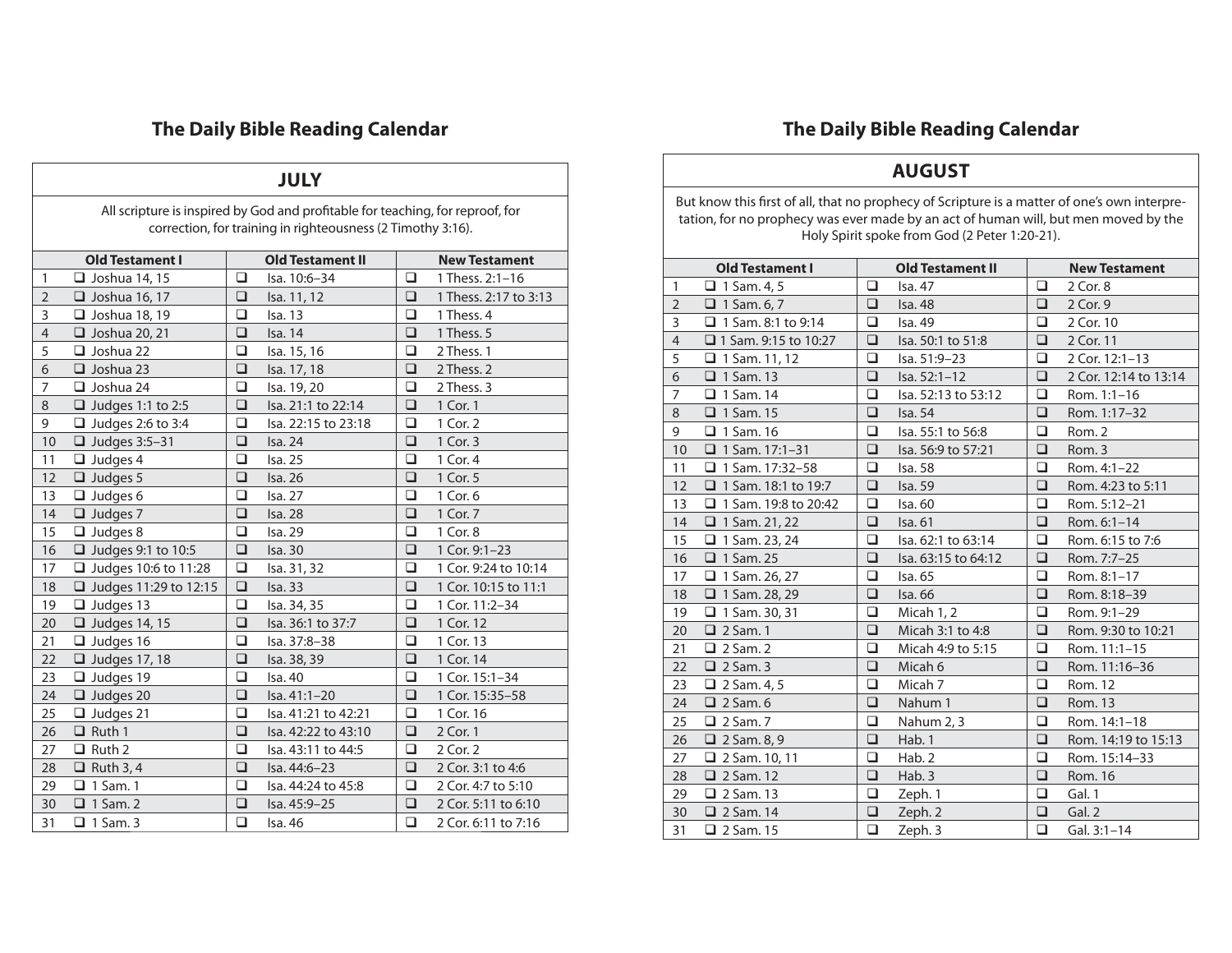#### **SEPTEMBER**

The Spirit of the Lord spoke by me, and His word was on my tongue (2 Samuel 23:2).

|                | <b>Old Testament I</b>        |        | <b>Old Testament II</b> |        | <b>New Testament</b> |
|----------------|-------------------------------|--------|-------------------------|--------|----------------------|
| $\mathbf{1}$   | 2 Sam. 16, 17                 | $\Box$ | Jer. 1                  | $\Box$ | Gal. 3:15-29         |
| $\overline{2}$ | 2 Sam. 18:1 to 19:8           | □      | Jer. 2                  | □      | Gal. 4:1-20          |
| 3              | $\Box$ 2 Sam. 19:9-43         | $\Box$ | Jer. 3:1 to 4:2         | $\Box$ | Gal. 4:21 to 5:9     |
| $\overline{4}$ | $\Box$ 2 Sam. 20              | $\Box$ | Jer. 4:3-31             | □      | Gal. 5:10-26         |
| 5              | $\Box$ 2 Sam. 21              | □      | Jer. 5                  | ◻      | Gal. 6               |
| 6              | $\Box$ 2 Sam. 22              | $\Box$ | Jer. 6                  | $\Box$ | Eph. 1:1-14          |
| 7              | $\Box$ 2 Sam. 23              | ❏      | Jer. 7                  | □      | Eph. 1:15 to 2:10    |
| 8              | $\Box$ 2 Sam. 24              | □      | Jer. 8                  | $\Box$ | Eph. 2:11-22         |
| 9              | $\Box$ 1 Kings 1              | $\Box$ | Jer. 9                  | $\Box$ | Eph.3                |
| 10             | $\Box$ 1 Kings 2              | □      | Jer. 10                 | □      | Eph. 4:1-16          |
| 11             | $\Box$ 1 Kings 3              | $\Box$ | Jer. 11                 | □      | Eph. 4:17-32         |
| 12             | $\Box$ 1 Kings 4, 5           | $\Box$ | Jer. 12                 | $\Box$ | Eph. 5:1-21          |
| 13             | $\Box$ 1 Kings 6              | □      | Jer. 13                 | □      | Eph. 5:22 to 6:9     |
| 14             | $\Box$ 1 Kings 7              | □      | Jer. 14                 | $\Box$ | Eph. 6:10-24         |
| 15             | $\Box$ 1 Kings 8:1-30         | □      | Jer. 15                 | □      | Phil. 1:1-20         |
| 16             | $\Box$ 1 Kings 8:31-66        | $\Box$ | Jer. 16                 | □      | Phil. 1:21 to 2:11   |
| 17             | $\Box$ 1 Kings 9              | $\Box$ | Jer. 17                 | $\Box$ | Phil. 2:12-30        |
| 18             | $\Box$ 1 Kings 10             | ❏      | Jer. 18                 | □      | Phil. 3:1 to 4:1     |
| 19             | $\Box$ 1 Kings 11             | □      | Jer. 19, 20             | □      | Phil. 4:2-23         |
| 20             | $\Box$ 1 Kings 12:1-24        | □      | Jer. 22                 | $\Box$ | Col. 1:1-20          |
| 21             | □ 1 Kings 12:25 to 13:32      | ❏      | Jer. 23                 | □      | Col. 1:21 to 2:7     |
| 22             | $\Box$ 1 Kings 13:33 to 14:31 | $\Box$ | Jer. 25                 | $\Box$ | Col. 2:8 to 3:4      |
| 23             | $\Box$ 1 Kings 15:1-32        | □      | Jer. 26                 | □      | Col. 3:5 to 4:1      |
| 24             | $\Box$ 1 Kings 15:33 to 16:34 | □      | Jer. 35                 | □      | Col. 4:2-18          |
| 25             | $\Box$ 1 Kings 17             | $\Box$ | Jer. 36, 45             | $\Box$ | Philemon             |
| 26             | $\Box$ 1 Kings 18             | ❏      | Jer. 46, 47             | □      | Heb. 1               |
| 27             | $\Box$ 1 Kings 19             | □      | Jer. 48                 | □      | Heb. 2               |
| 28             | $\Box$ 1 Kings 20             | $\Box$ | Jer. 49                 | $\Box$ | Heb. 3               |
| 29             | $\Box$ 1 Kings 21             | □      | Jer. 50                 | □      | Heb. 4:1-13          |
| 30             | $\Box$ 1 Kings 22             | $\Box$ | Jer. 51:1-24            | $\Box$ | Heb. 4:14 to 5:10    |

# **The Daily Bible Reading Calendar**

### **OCTOBER**

The Scripture had to be fulfilled, which the Holy Spirit foretold by the mouth of David concerning Judas (Acts 1:16).

|                | <b>Old Testament I</b>       |        | <b>Old Testament II</b> |        | <b>New Testament</b> |
|----------------|------------------------------|--------|-------------------------|--------|----------------------|
| $\mathbf{1}$   | $\Box$ 2 Kings 1             | $\Box$ | Jer. 51:25-64           | □      | Heb. 5:11 to 6:20    |
| $\overline{2}$ | $\Box$ 2 Kings 2             | □      | Jer. 24, 29             | □      | Heb. 7               |
| 3              | $\Box$ 2 Kings 3             | □      | Jer. 30                 | □      | Heb. 8               |
| $\overline{4}$ | $\Box$ 2 Kings 4             | ❏      | Jer. 31                 | □      | Heb. 9:1-14          |
| 5              | $\Box$ 2 Kings 5             | □      | Jer. 27, 28             | ◻      | Heb. 9:15-28         |
| 6              | $\Box$ 2 Kings 6:1-23        | ❏      | Jer. 21, 34             | ❏      | Heb. 10:1-18         |
| 7              | 2 Kings 6:24 to 7:20         | □      | Jer. 37                 | □      | Heb. 10:19-39        |
| 8              | $\Box$ 2 Kings 8             | $\Box$ | Jer. 32:1-25            | $\Box$ | Heb. 11:1-16         |
| 9              | $\Box$ 2 Kings 9             | $\Box$ | Jer. 32:26-44           | $\Box$ | Heb. 11:17-40        |
| 10             | $\Box$ 2 Kings 10            | ❏      | Jer. 33                 | ❏      | Heb. 12:1-17         |
| 11             | 2 Kings 11, 12               | ❏      | Jer. 38                 | ◻      | Heb. 12:18 to 13:6   |
| 12             | 2 Kings 13:1 to 14:22        | $\Box$ | Jer. 39                 | $\Box$ | Heb. 13:7-25         |
| 13             | 2 Kings 14:23 to 15:31<br>⊔  | □      | Jer. 40                 | ◻      | Titus 1:1 to 2:8     |
| 14             | 2 Kings 15:32 to 16:20       | $\Box$ | Jer. 41                 | $\Box$ | Titus 2:9 to 3:15    |
| 15             | $\Box$ 2 Kings 17            | □      | Jer. 42, 43             | ◻      | 1 Tim. 1             |
| 16             | $\Box$ 2 Kings 18            | ❏      | Jer. 44                 | □      | 1 Tim. 2             |
| 17             | $\Box$ 2 Kings 19            | $\Box$ | Jer. 52                 | $\Box$ | 1 Tim. 3             |
| 18             | 2 Kings 20:1 to 21:18        | $\Box$ | Lam. 1                  | $\Box$ | 1 Tim. 4             |
| 19             | 2 2 Kings 21:19 to 22:20     | ❏      | Lam.2                   | □      | 1 Tim. 5             |
| 20             | $\Box$ 2 Kings 23            | $\Box$ | Lam.3                   | $\Box$ | 1 Tim. 6             |
| 21             | $\Box$ 2 Kings 24            | □      | Lam. 4, 5               | □      | 2 Tim. 1             |
| 22             | $\Box$ 2 Kings 25            | $\Box$ | Ezek. 1                 | $\Box$ | 2 Tim. 2             |
| 23             | $\Box$ 1 Chron. 1            | □      | Ezek. 2:1 to 3:15       | ❏      | 2 Tim. 3             |
| 24             | $\Box$ 1 Chron. 2            | $\Box$ | Ezek. 3:16 to 4:17      | $\Box$ | 2 Tim. 4             |
| 25             | $\Box$ 1 Chron. 3:1 to 4:23  | ❏      | Ezek. 5, 6              | ◻      | John 1:1-18          |
| 26             | $\Box$ 1 Chron. 4:24 to 5:26 | ❏      | Ezek. 7                 | ❏      | John 1:19-51         |
| 27             | $\Box$ 1 Chron. 6            | ◻      | Ezek. 8, 9              | □      | John 2:1-22          |
| 28             | $\Box$ 1 Chron. 7            | $\Box$ | Ezek. 10                | $\Box$ | John 2:23 to 3:21    |
| 29             | $\Box$ 1 Chron. 8, 9         | ❏      | Ezek. 11                | ◻      | John 3:22-36         |
| 30             | $\Box$ 1 Chron. 10, 11       | ❏      | Ezek. 12                | □      | John 4:1-30          |
| 31             | $\Box$ 1 Chron. 12           | □      | Ezek. 13                | □      | John 4:31-54         |